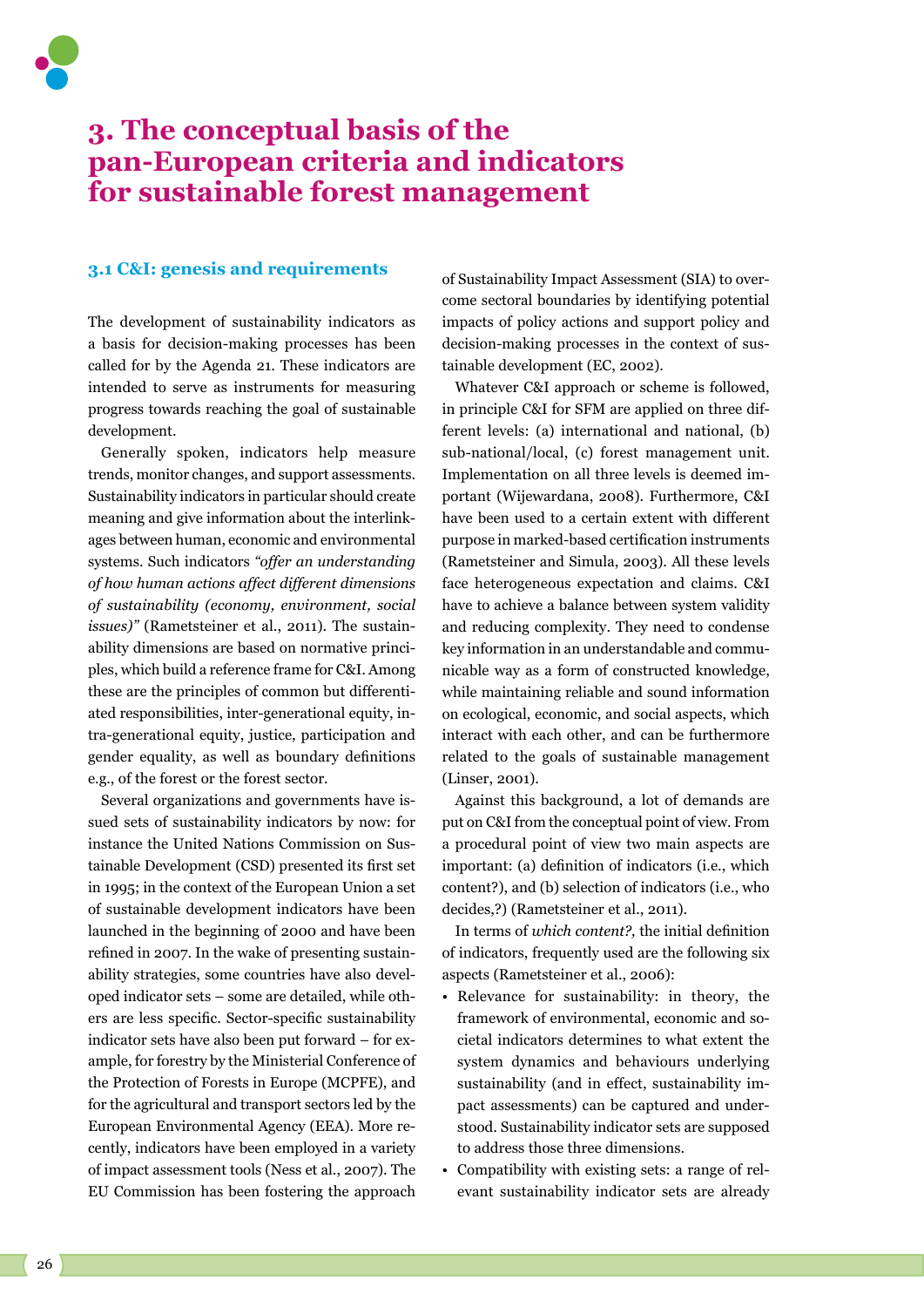available, both within scientific and political contexts. Consistency with the relevant existing sustainability indicator sets (sector-specific and general frameworks) with respect to themes and issues could enhance its political relevance and acceptance.

- Relevant measures: indicators are supposed to provide relevant measures reporting towards the goal of sustainability. This relevance may differ depending on the geographical scale on which they are applied.
- Availability of data: indicators shall benefit from adequate data availability within the appropriate spatial scale and they are supposed to be based as far as possible on already existing data so as to be able to use existing competency in maintaining data sources and interpreting indicator values.
- Technical feasibility and scale: indicators are to be selected according to their practical applicability on the various geographical scales.
- Affordable cost of indicator application: the cost of data collection has to be taken into account when selecting indicators to keep costs at feasible levels.

In terms of *who decides?*, the selection of indicators is both a scientific and a normative process (Rametsteiner et al., 2011). Hence the following two factors of analysis for the actual selection of indicators are to be investigated:

- Actors: indicator sets are developed in both a political and scientific context, where policy makers, scientists and the wider public are involved or not involved. This has been discussed in the literature as making choices at the interface of science and policy (McCool and Stankey, 2004). Ideally, there is consensus on the objectives of C&I before their design.
- Decision-making mode: hierarchical or consensus-led decisions are taken during indicator selection. Consensus-led decisions are not easily acceptable for scientists (Rametsteiner et al., 2011) as they are neither facts-oriented nor based on scientific reasoning.

Furthermore the following aspects are relevant (see also Wedeles and Williams, 1999; Duinker, 2001):

Reference: C&I must be based on a central reference to prove legitimacy and goal compliance to cover the underlying value scheme.

- Validity: C& I should measure what they intend to measure, and do this in a consistent and reproducible manner including terms and definitions, measurement units and measurement procedures. In particular, proxy and surrogate functions need to be clarified and explained a priori.
- Sensitivity: C&I must be able to react to and display changes of systems to properly document and inform on these variations.
- Goal context: C&I only fulfill their full potential when there is a clear goal reference, i.e. to interpret a change of indicator value and the direction thereof. This is precondition for any indicatorbased assessment and operational link to policyand decision-making.
- Communication: C&I should not only be understandable for scientists and expert but entail a broader public for the communication and explanation of SFM issues.
- Prognoses and trends: C&I should be designed to depict trends and to create not only ex-post descriptions, but also ex-ante prognosis to be used as prospective planning and policy-making tools.

The validity of these claims vis-à-vis the pan-European C&I will be tested in this report.

## **3.2 C&I development**

Recently, the process of indicator development itself has been increasingly put into the spotlight (e.g., Rametsteiner et al., 2011). Indeed, the question of indicator development seems to have shifted to a procedural debate when designing indicators (Hezri and Dovers, 2006). A proper development process is crucial for transparency, comprehensibility and acceptance of indicator-based systems. There is a strong notion that information management in sustainability issues is a complex social task rather than a technical, purely scientific process (Spash and Vatn, 2006), and that indicator development should relate to political-social systems in terms of participation and science-stakeholder interaction (McCool and Stankey, 2004). Spangenberg (2008) proclaims an iterative indicator development process incorporating both scientific experts (for scientific input and steering) and stakeholders (for judgments and advices). A particular advantage of such an approach is that user needs and methodological gaps in addressing the SFM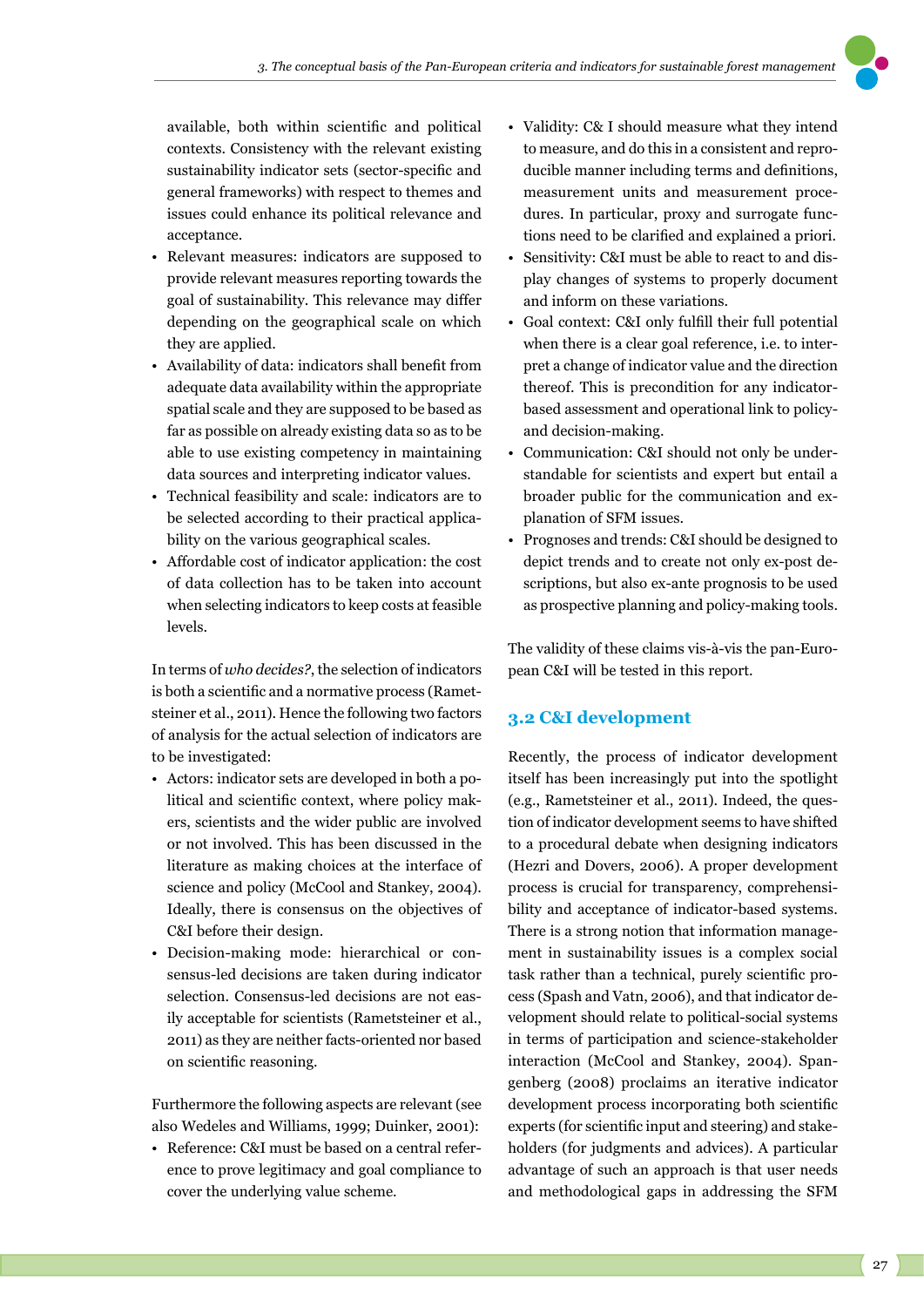problem can be identified and clarified together with stakeholders and decision makers.

In general, a dichotomy can be observed between science-driven and policy-driven indicator processes (Rametsteiner et al., 2011). They can both be driven by bureaucrats involved in a specific area, as well as include policy makers, scientists and citizens. However some indicator sets are more scientifically driven (e.g., Sustainability Impact Assessment) and involve policy makers only on the side; other development processes are more policy-driven and involve scientists mainly in their expert function (e.g., MCPFE, EU-Indicators and EEA). Citizens and stakeholders usually participate only to a very limited extent or are not involved at all. Following the normative aspect underlying the sustainability concept (as outlined above), participation is strongly connected to the idea of democratic practice.

The indicator literature highlights the need to better understand and structure the development process as such (e.g., Niemeijer and Groot, 2008a; Cimorelli and Stahl, 2005; Niemeijer 2002). Some authors have outlined more technical approaches to sustainability indicator development to be followed (e.g., Niemeijer and Groot 2008b; McCool and Stankey, 2004; Failing and Gregory, 2003; Reynolds et al., 2003); others (Pülzl and Rametsteiner, 2009; Rametsteiner et al., 2011) have pointed out that the participation aspect is crucial for the norm creation and knowledge production process that both underlie the development of sustainability indicators. This also implies that there is a shift from developing mainly technically–based indicators towards designing hybrid instruments involving "multi-objectives" and "multi-stakeholder" perspectives (Journel et al., 2003). In terms of decision analysis, decision-making does not only require empirical facts and data but also information about values as well as a proper process for integrating facts and values (Gregory et al., 2006). Besides fulfilling the requirements of proper measurement, validity and significance there is strong demand for an enhancement towards supporting decision-making in an integrated manner. Hezri and Dovers (2006) state that sustainability indicator frameworks often hide their nature that they are also political tools. Hence, a clear definition of the purpose of those sustainability indicators and the roles that scientists and policy makers play

in their selection and use is needed (McCool and Stankey, 2004). This incorporates strong emphasis on participation and transparency both within the development process and its implementation (Pülzl and Rametsteiner, 2009).

Approaches and conceptual ideas on how to structure the indicator development process, especially for natural resource use and management indicators have been proposed by several authors (Niemeijer and Groot, 2008a; Wilson et al., 2007; Donnelly et al., 2007; Hezri and Dovers, 2006). In this regard, Rametsteiner et al. (2011) highlight that the decision of "who participates and decides" during the indicator development process is more important than the technical aspects on how to develop them. Both substantive expertise as well as balanced interest representation are essential. They present two conceptual frames that could be followed during the development process. Those two models are either focusing on information and knowledge production or on norm creation during the design process (Table 4).

While the knowledge production frame is driven by the search for scientific, technical objective and sound knowledge, the norm creation frame puts an emphasis on balancing norms, values as well as interests. Scientists from the natural and social sciences as well as experts (e.g., bureaucrats) are involved in the knowledge production framework; citizens or their substitutes (e.g., democratically elected politicians, diplomats or other civil servants) are involved in the norm creation framework. Ideally those scientists and experts identify the best available knowledge, while citizens and politicians opt for the best possible reflection of norms, values and try to find a balance between interests. Ideally, approaches from a range of disciplines guide the science, while on the other hand democratic voting (e.g., by consensus) guides the work of the politicians and citizens. Finally the knowledge production frame puts an emphasis on a 'truthful' representation of human-system and eco-system interactions, while the norm creation frame puts an emphasis on the expression of democratically legitimized preferences on the values of nature as well as on a reconciliation of inter-generational and intra-generational equity.

Both, information/knowledge production and norm creation frames are to be encountered in sustainability indicator development processes.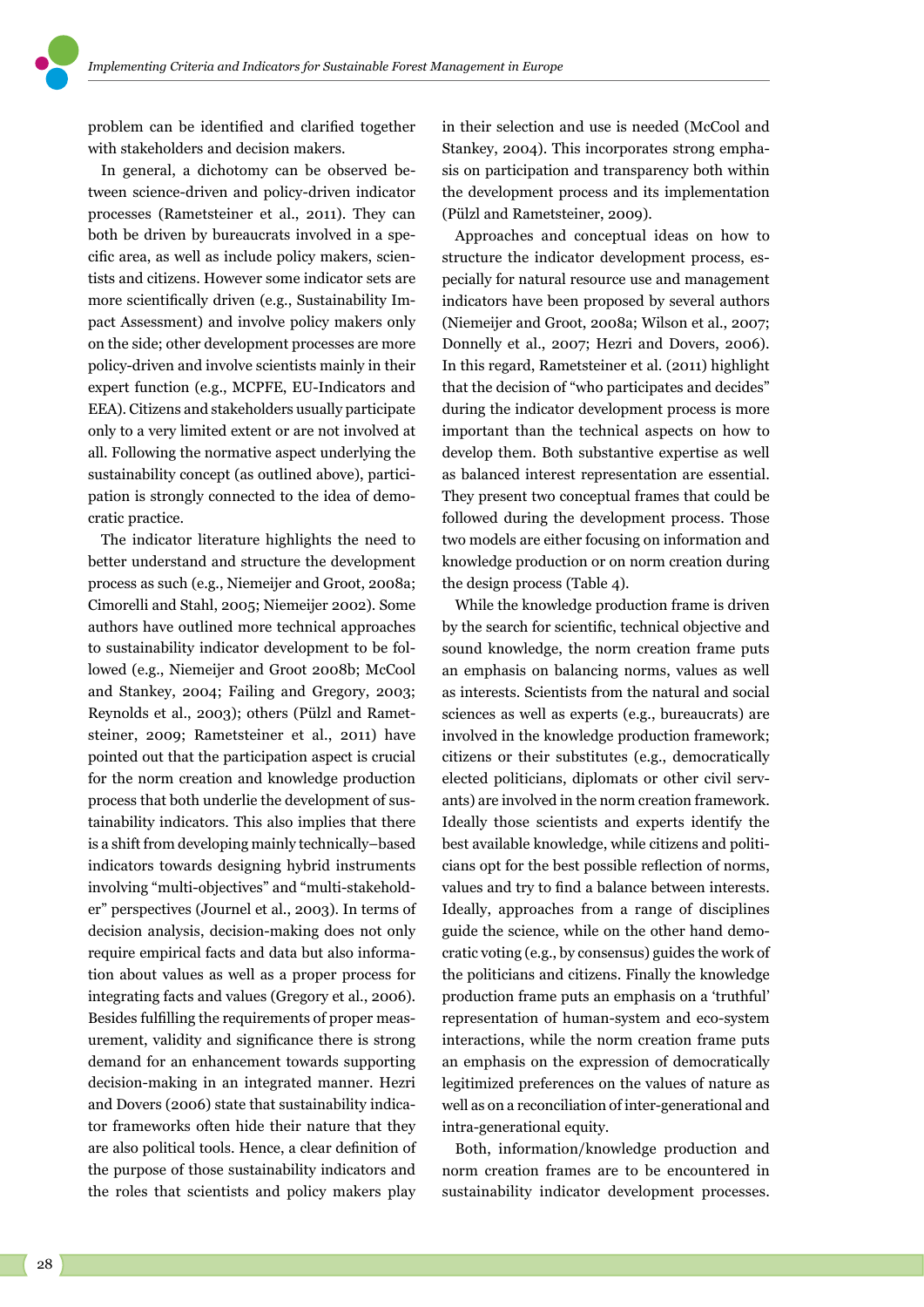

**Table 4.** Characteristics of the two main frames for sustainability indicator development processes (Rametsteiner et al., 2011).

|                                     | <b>Knowledge production</b>                                                            | <b>Norm</b> creation                                                                                   |
|-------------------------------------|----------------------------------------------------------------------------------------|--------------------------------------------------------------------------------------------------------|
| Background and input                | Scientific / technical objective<br>knowledge                                          | Norms, values and interest                                                                             |
| Actors                              | Scientists, experts                                                                    | Citizens or their substitutes<br>(democratically elected politicians as<br>representatives)            |
| Ideal-type knowledge<br>application | 'Best available' reflection of factual<br>knowledge                                    | 'Best possible' reflection of societal<br>norms, values and interest                                   |
| Ideal-type process                  | Scientific methods of disciplinary,<br>inter-, multi- or trans-disciplinary<br>science | Democratic voting/consensus<br>formation                                                               |
| Outcomes                            | 'Truthful' representation of human<br>system-ecosystem interaction                     | Democratically legitimized<br>preferences on values of nature,<br>inter- and intra-generational equity |

What varies is the degree to which these two are balanced (or not), and how these two interplay with each other. These two ideal-types come in different forms: on the one hand they may be completely separate domains of knowledge production and norm- creation, and on the other hand they may be integrated. in that regard they appear to follow an 'integrationist idea', where knowledge production and norm creation are merged, and the role of different participating actors at times is indistinguishable.

## **3.3 Indicator systems as logical frameworks**

We have seen earlier that C&I are in principal requested to be multi-functional, multi-disciplinary, and analytic.

Accordingly, the shaping of indicators may vary in the type of information they carry (e.g., statistics, modelling results, expert estimations), type of data (quantitative or qualitative), type of aggregation (single aspect vs. composite index) as well as in geographical (global, national, regional, forest management unit) and time scales (state vs. continuous, short-term vs. long-term) (Rametsteiner, 2001). All these arguments imply that there is a conceptual framework underlying the use of any C&I that specifies structure, purpose, and modes of implementation as well as means how to synthesize information carried by indicators to an overall interpretation of SFM.

However, it has been suggested that international C&I schemes generally lack a coherent conceptual framework (Grainger, 2012), which is inter alia due to:

- Difficulties in fully capturing interdisciplinary concepts and design;
- Variation between scientific concepts and negotiation outcomes in political processes;
- Terms and definitions, consistency are better agreed upon on Principle level than on C&I, so Work on C&I is often kept separate from the political process due to terms and definitions designed on general, overarching level;
- C&I sets tend to accumulate parameters in order to satisfy various claims – this leads, however, to huge amounts of parameters and data collection of C&I sets that are not coherent in themselves;
- Consequently, only one-third of indicators may be ready for instrumental use in a narrow understanding of SFM, while symbolic and redundant use is overly abundant.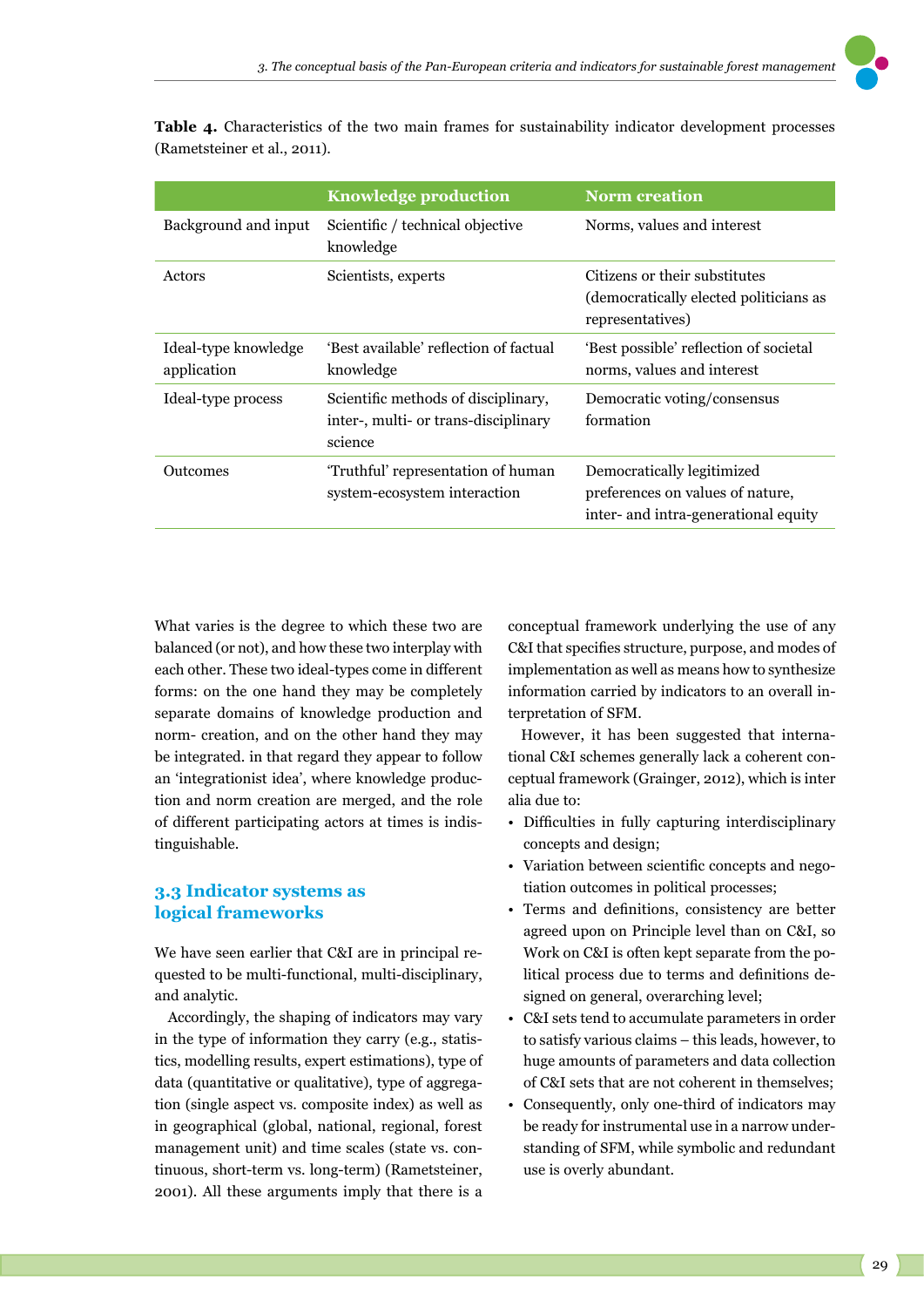It comes as no surprise that systemic and analytical features have not been fully developed in most international C&I schemes. For instance, there is missing link from criteria to SFM pillars (economic, ecological, social), and little conceptual understanding on how these criteria interact and can be thematically clustered.

A second example is the missing interaction between quantitative and qualitative policy indicators, which bear the potential to more systematically understand the human-nature interaction in the context of SFM.

Further, while SFM in principle acknowledges that there are potential conflicts among land users, land-use forms, environmental and societal interests, these trade-offs are not explicitly addressed by C&I. Mostly, international agreements remain uniformly vague with regard to preference and tradeoff statements towards competing forest functions and interests (Lowe, 1995).

From the structural point of view, increasing experience in assessment and analysis of indicators has shown that listings and hierarchical arrangements of C&I reflect but a partial view on the complex nature of SFM combining ecological and human systems under a common umbrella (Kelly, 1998; Prabhu et al., 2001). Furthermore, an indicator set should be sufficiently balanced to give a reliable picture of a planning problem. It has been observed that indicator sets are often imbalanced and weak in social and cultural aspects (Gough et al., 2008) as well as in issues of vague importance in every-day forestry business such as water protection or nature conservation (Hickey et al., 2005).

Indicators are often arranged in indicator systems in order to enrich problem perspectives and systemic understanding. The building of indicator systems or models means that singular approaches are not sufficient because there is need for the analysis of linkages among indicators, checks for plausibility, and for analysis of changes in the system (Kelly, 1998).

Following this argument, indicators should be designed for considering their potential interactions and feedbacks within a given set. This would help to provide more insight into systemic causeeffect relationships and – by identifying key processes and indicators – help to make data collection and analysis more efficient (Requardt, 2007).

Considering the state-of-the-art, it can be ob-

served that methodological approaches to consider networks of indicators are still scarce in the field of natural resource management. Among few examples, causal networks of environmental/ecological indicators have been highlighted by Niemeijer and de Groot (2008a,b) and Lin et al. (2009). In sustainability issues, network approaches have been demonstrated for forest policy (Requardt, 2007) and local level indicators (Mendoza and Prabhu, 2003; Wolfslehner et al., 2005). Most recently, Wolfslehner and Vacik (2011) demonstrated the methodological implications of arranging the 35 quantitative MCPFE indicators in three different types of indicator models (hierarchical decomposition linkages, relationship linkages, cause–effect linkages) (Figure 2). The analysis showed that the significance of indicators in networks methods is strongly affected by the structuring procedure and depends on how cause–effect relationships are interpreted. A clearer definition of these linkages will reduce 'unwanted noise' in assessments due to redundancies of interactions among indicators and lead to clearer and less ambiguous interpretations of causal relations.

However, Grainger (2012) raised concerns about using given C&I sets for purposes for which they have not been designed. Since the nature of most international C&I schemes is that they are mostly accumulations of forest-related information, the question is whether we can employ them at all in system-analytical and assessment procedures.

### **3.3.1 Assessment: towards advanced use of C&I**

Glück stated already in 1995 that a central problem of the MCPFE SFM process is the absence of thresholds, weights and aggregation rules to make an indicator set applicable and expressive. In fact, there has been little progress to date in employing C&I as assessment tools. Reporting indicator by indicator on collected data renders C&I mainly descriptive, while giving little insight into the overall progress towards SFM. To proceed beyond the formulation and planning phase of SFM initiatives it is of prime importance to develop practical recommendations to evaluate impacts and outcomes of SFM and to transfer SFM implementation from political negotiation to the practical and technical level. There are growing expectations that policy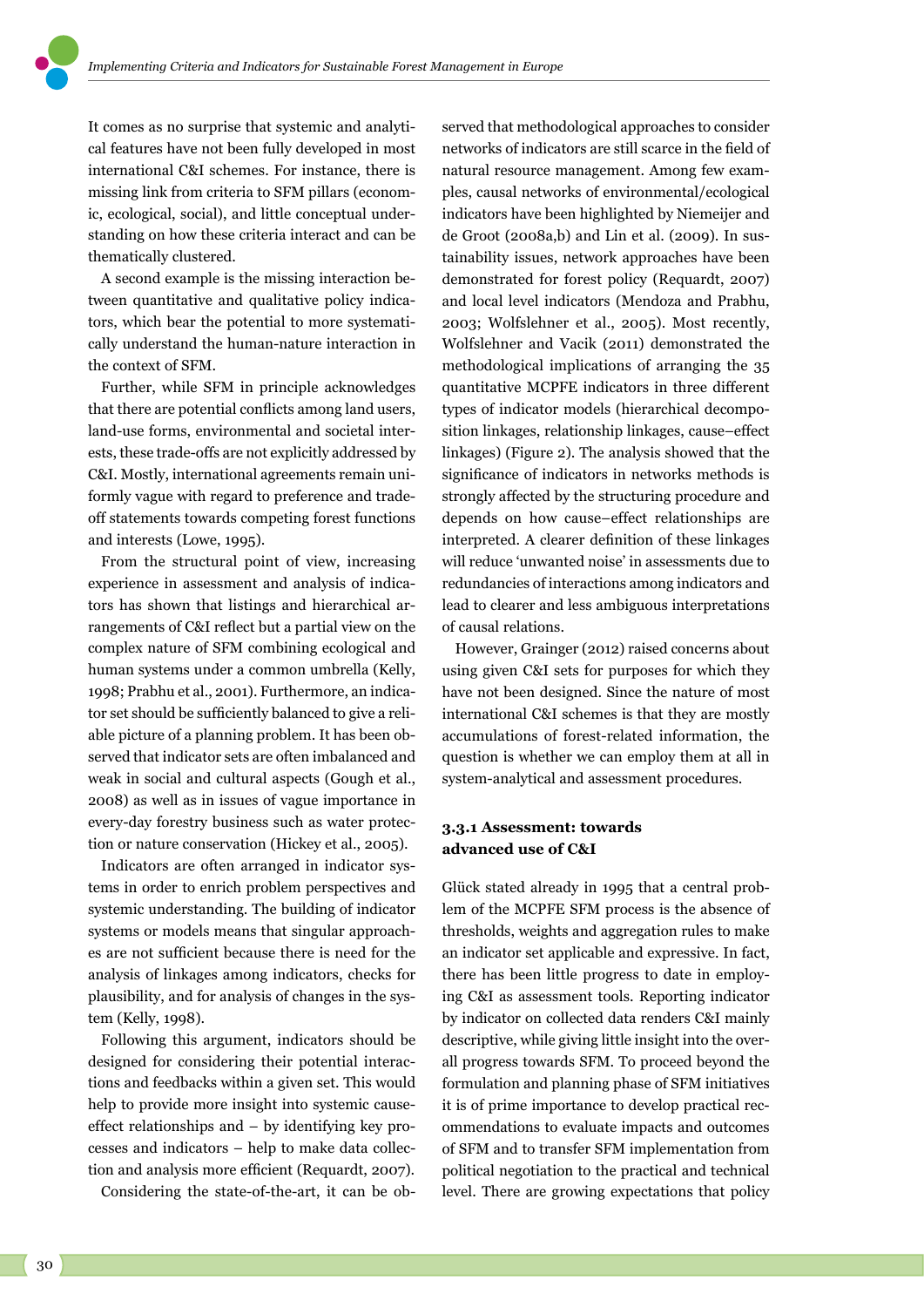

**Figure 2.** (a) Hierarchical C&I, (b) SFM network, (c) DPSIR (Driving force, Pressure, State, Impact, Response) system of pan-European SFM indicators (Wolfslehner and Vacik, 2011).

makers and forest managers can demonstrate SFM by quantifying progress towards goals and outcomes (Raison et al., 2001).

Conceptually, assigning a new key role to indicators in sustainability assessment puts an extra-burden on them. Whereas (sustainability) assessments have been equivalent to collecting and reporting information only, an integrated assessment means integrating this information into various stages of the decision-making process (Lee, 2006). Linking information to decision-making in a consistent manner is thus deemed a crucial function of sustainability indicators (Searcy et al., 2005).

Hence, a series of processes is needed to prepare both collected and generated data and create knowledge out of data. This entails spatial and temporal scaling of heterogeneous data to common scales, a comparative consistency check, and where appropriate synthesising information from a variety of sources. The latter point may be important to simplify and merge huge amounts of parameters, to eliminate redundancies in the data and to convey comprehensible information. This could also include a unit transfer from technical parameters towards commonly known and understood measures.

When considering indicators as assessment tools they, in addition to the issues discussed in section 3.1, need to be:

- Operational: the decision maker must be able to judge the performance of indicators using meaningful units and corresponding scales.
- Complete and balanced: the whole decision problem has to be depicted by the indicators, not only partial aspects.
- Manageable: the set of indicators should be clearly structured and limited in complexity to support a comprehensible application of assessment tools.
- Non-redundant: indicators should not overlap in reporting the same information.

Against these criteria, we see that data availability is one of the driving forces for indicator selection (Niemeijer, 2002), and has led to the phenomenon of 'data availability bias' (Failing and Gregory, 2003). There is also a tendency to overestimate authoritative forms of scientific knowledge at the cost of more tacit and informal forms of knowledge (Siebenhüner and Barth, 2005). These aspects have to be taken into account to achieve a balanced and legitimate assessment scheme.

A second important issue for employing C&I as assessment tools is the definition of thresholds that define progress towards SFM.

Indeed, the formulation of thresholds and reference values for indicators is a potentially conflictburdened topic. There are hardly any scientificbased thresholds for aspects of SFM to be applied at the FMU level (Rametsteiner, 2001). Thus, defining thresholds would again require stakeholder value input and supposes that there would be broad consensus (e.g., agreement on measurable goals). It is more likely that forest stakeholders would try to avoid such targets and thresholds because of their intrinsic normative power. Efforts to establish reference values both in political and scientific spheres are conspicuous by their rarity (Reynolds et al., 2003). Nonetheless, generally abandoning thresholds would lead to certain limitations of in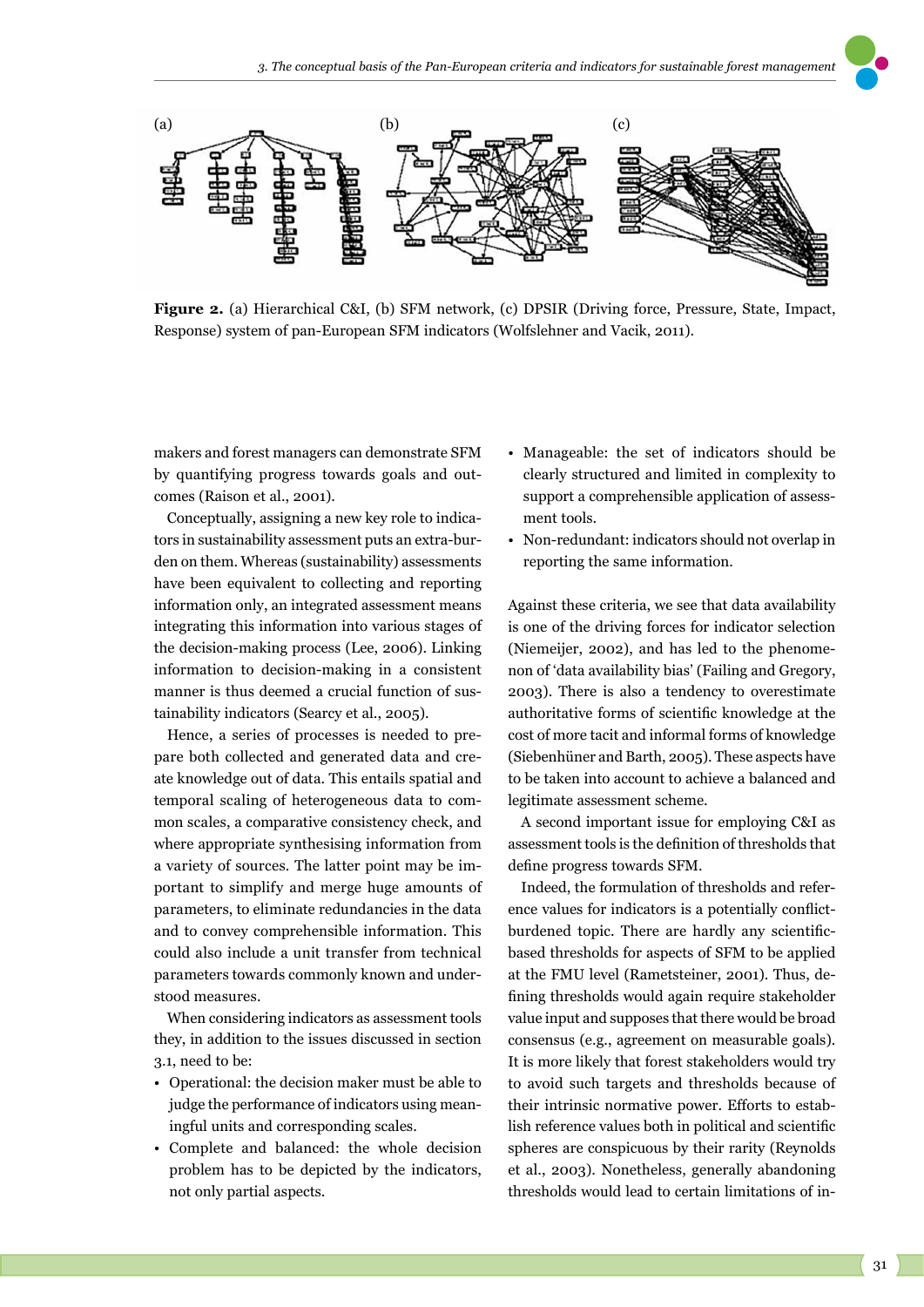dicator approaches. From a systemic point of view, as well as the lack of progress towards reaching SFM goals and objectives, there is also a lack of opportunities to evaluate changes in single indicators and in clusters of indicators. Reference values can be of different forms: as real thresholds, benchmarks, modelled reference conditions, desired future states, trends, tipping points, development of standards and norms (USDA, 2002).

#### **3.4 Outcomes and constraints**

Over the past 25 years, C&I for SFM have developed as powerful tools and are well-known for playing a central role in the implementation of SFM. Ever since their introduction in sustainability sciences, indicators have been deemed to be more than just simple data carriers. They are intended to draw and moreover communicate a picture of a certain problem by providing a selection of (often simplified and synthesized) key information which – most importantly – refers to the user's information needs. Before addressing the empirical aspects of the use of the pan-European C&I, it is necessary to collect an overview of reported outcomes and shortcomings of C&I so far.

As reported in the literature, the main merits of C&I implementation are (Grainger, 2012; Wijewardana, 2008):

- Supporting a global understanding of what constitutes SFM;
- A vehicle to foster political processes on SFM;
- Find a common symbolic language to overcome historic conflicts (e.g., forestry vs. environmentalists) and hence support consensus-finding;
- Find a common terminology in the global environmental governance;
- Substantial progress in streamlining and structuring forest reporting;
- Support unambiguous communication and learning among stakeholders;
- Serving as a means for education and capacitybuilding by fostering participatory decisionmaking and decentralized policy implementation.

Further achievements can be seen in:

• Measuring aspects of SFM at regional and forest management unit level (Mendoza and Prabhu, 2000; Franc et al., 2001; Raison et al., 2001);

- Global convergence in the understanding of C&I (McDonald and Lane, 2004);
- Serve as a reference for regional and local C&I application (e.g., Adam and Kneeshaw, 2008);
- Allow for combined top-down and bottom-up approaches in C&I development (Khadka et al., 2012);
- Support participatory modes of knowledge generation and exchange (Thomson, 2005).

Despite the progress in implementing C&I over a relatively short period, some general shortcoming are evident:

- Little conceptual foundation from which to exploit the full potential of C&I;
- Little instrumental use of C&I, much more symbolic use;
- Unclear reference to political goals as regards SFM, neglecting potential conflicts and tradeoffs within the concept of SFM, may lead to confusing signals given by different indicators (Grainger, 2012);
- Uneven implementation of C&I among countries;
- Weak political will to support C&I implementation, little priority to forestry issues in competing claims;
- Little conception of how to present the findings based on C&I beyond description of indicator outcomes;
- Limited operational design and data availability;
- No assessment features providing diagnosis, warning signals, and guidance (Wijewardana, 2008).

Further limitations are reported as:

- Unbalanced indicator sets, which are particular weak in socio-economic indicators (Gough et al., 2008);
- Harmonization, terms and definition on forest information is still imperfect and hampers reliable C&I interpretation (Irland, 2010);
- Monitoring and streamlined reporting are still challenges for policy makers and forest managers (Hickey, 2008);
- C&I are strongly outcome-centred measure but fail in identifying direct links to and evidence on forest management activities and responses (Foster et al., 2010);